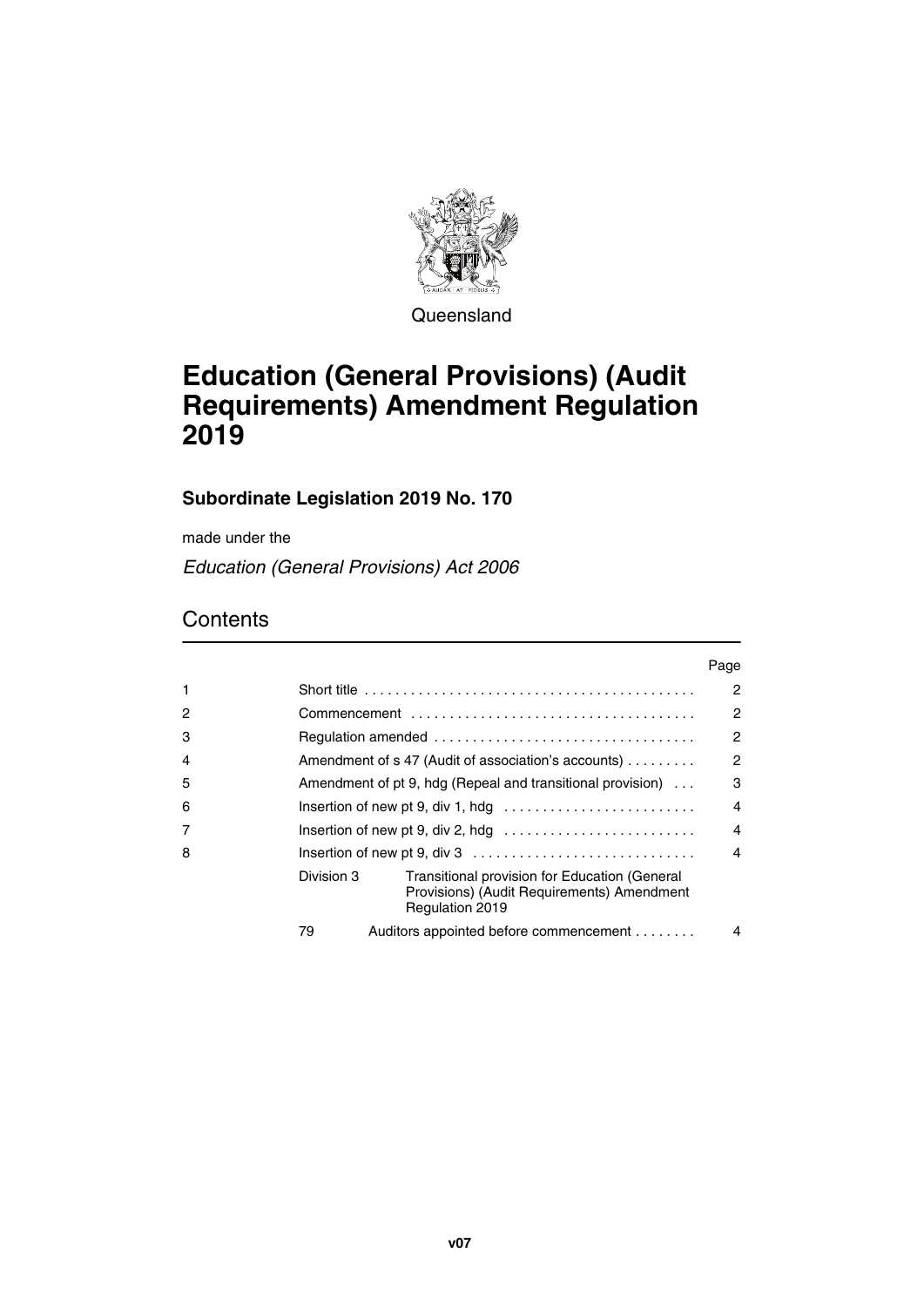[s 1]

#### <span id="page-1-0"></span>**1 Short title**

<span id="page-1-1"></span>This regulation may be cited as the *Education (General Provisions) (Audit Requirements) Amendment Regulation 2019*.

## <span id="page-1-2"></span>**2 Commencement**

<span id="page-1-3"></span>This regulation commences on 2 September 2019.

## <span id="page-1-4"></span>**3 Regulation amended**

<span id="page-1-5"></span>This regulation amends the *Education (General Provisions) Regulation 2017*.

## <span id="page-1-6"></span>**4 Amendment of s 47 (Audit of association's accounts)**

<span id="page-1-7"></span>(1) Section 47, heading, after 'accounts'—

*insert—*

#### **—Act, s 135**

(2) Section 47(1)—

*omit, insert—*

- (1) For section 135(1) of the Act, the person auditing the accounts of an association must be—
	- (a) appointed to carry out the audit by the association at an annual general meeting or special meeting of the association; and
	- (b) a suitably qualified person; and
	- (c) to the extent practicable, a member of the local community aware of the activities of the association.
- (1A) However, if the person is a member of the association, the person may audit the association's accounts only with the approval of the chief executive.
- (3) Section  $47(3)(a)(ii)$ , editor's note—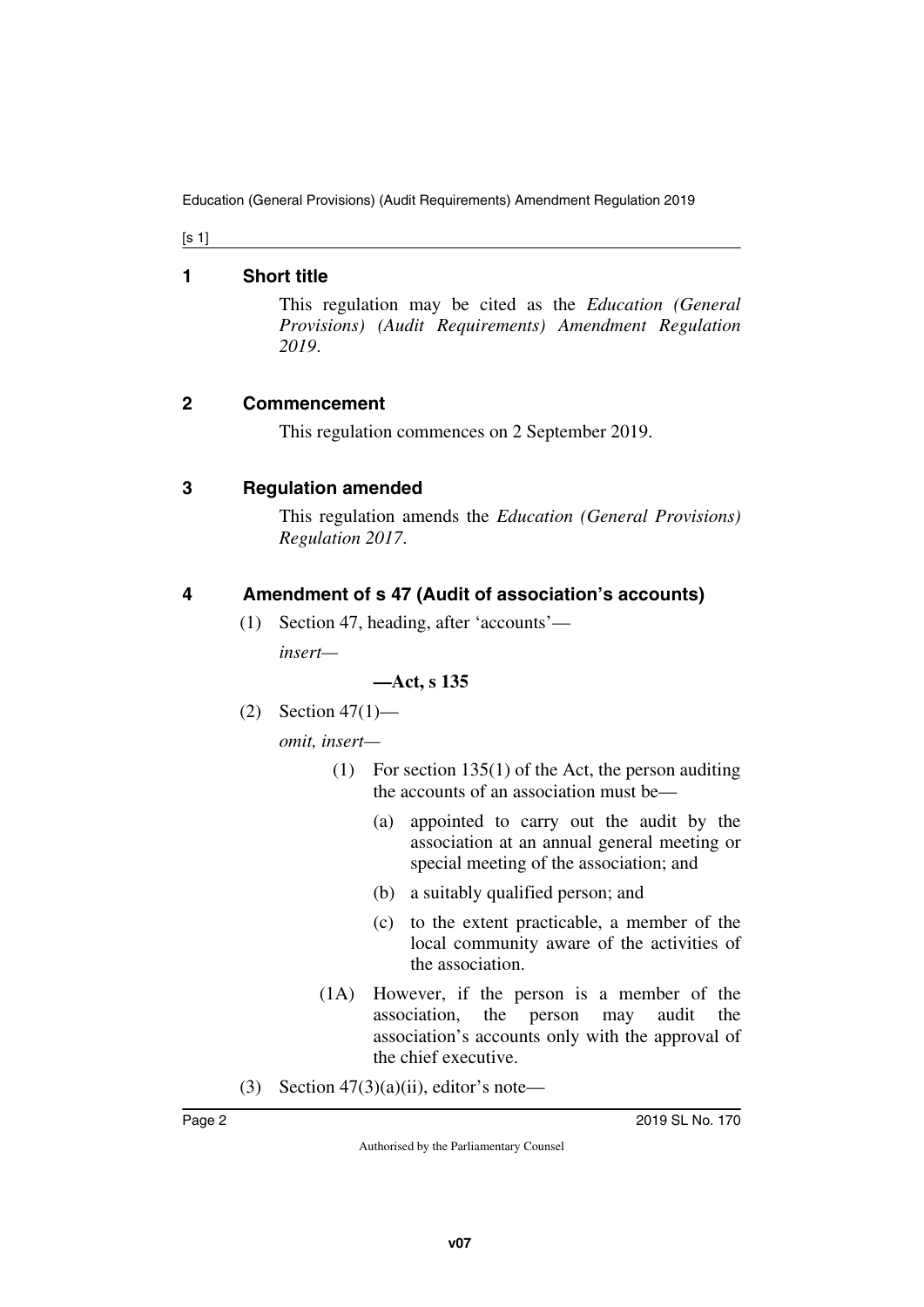*omit.*

(4) Section 47—

*insert—*

(4) In this section—

*public sector entity* see the *Auditor-General Act 2009*, schedule.

*suitably qualified person* means any of the following persons—

- (a) a member of CPA Australia Ltd ACN 008 392 452 entitled to use the letters 'CPA' or 'FCPA';
- (b) a member of Chartered Accountants Australia and New Zealand ARBN 084 642 571 entitled to use the letters 'CA' or 'FCA';
- (c) a member of the Institute of Public Accountants Ltd ACN 004 130 643 entitled to use the letters 'MIPA' or 'FIPA';
- (d) an employee of a public sector entity who has the commercial skills and experience to audit the accounts of an association;
- (e) an employee of an insurance company, financial institution or other financial or commercial organisation who has the commercial skills and experience to audit the accounts of an association.
- (5) Section 47(1A) to  $(4)$ —

<span id="page-2-1"></span>*renumber* as section 47(2) to (5).

### <span id="page-2-0"></span>**5 Amendment of pt 9, hdg (Repeal and transitional provision)**

Part 9, heading, 'provision'—

*omit, insert—*

#### **provisions**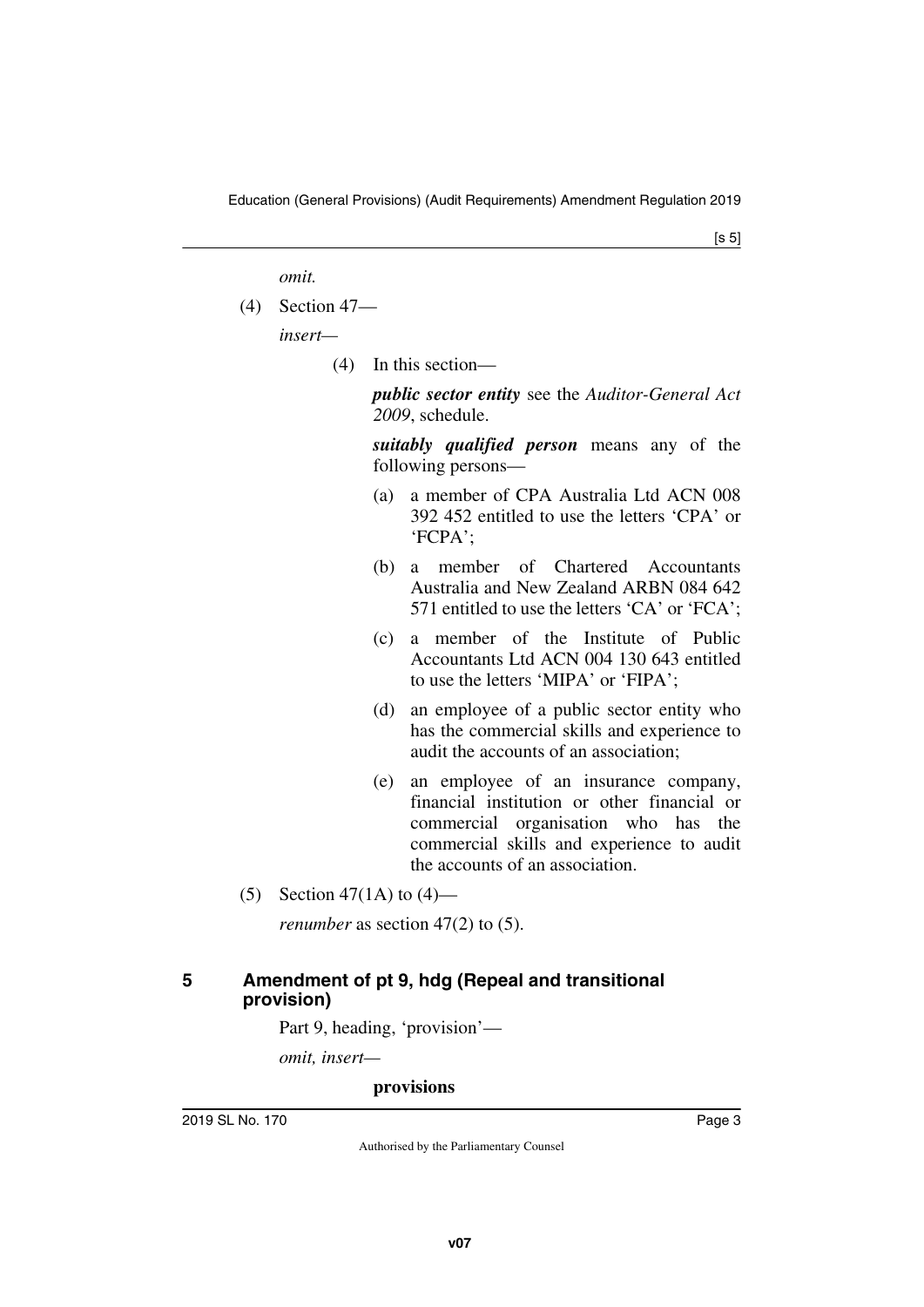<span id="page-3-5"></span><span id="page-3-4"></span><span id="page-3-3"></span><span id="page-3-2"></span><span id="page-3-1"></span><span id="page-3-0"></span>

| [s 6] |                                   |                                                                                                                                                            |  |  |  |
|-------|-----------------------------------|------------------------------------------------------------------------------------------------------------------------------------------------------------|--|--|--|
| 6     | Insertion of new pt 9, div 1, hdg |                                                                                                                                                            |  |  |  |
|       | Part 9, before section 77-        |                                                                                                                                                            |  |  |  |
|       | insert—                           |                                                                                                                                                            |  |  |  |
|       | <b>Division 1</b>                 | <b>Repeal</b>                                                                                                                                              |  |  |  |
| 7     | Insertion of new pt 9, div 2, hdg |                                                                                                                                                            |  |  |  |
|       | After section 77—                 |                                                                                                                                                            |  |  |  |
|       | insert—                           |                                                                                                                                                            |  |  |  |
|       | <b>Division 2</b>                 | <b>Transitional provision for</b><br>SL No. 161 of 2017                                                                                                    |  |  |  |
| 8     | Insertion of new pt 9, div 3      |                                                                                                                                                            |  |  |  |
|       | Part 9-                           |                                                                                                                                                            |  |  |  |
|       | insert—                           |                                                                                                                                                            |  |  |  |
|       | <b>Division 3</b>                 | <b>Transitional provision for</b><br><b>Education (General</b><br><b>Provisions) (Audit</b><br><b>Requirements)</b><br><b>Amendment Regulation</b><br>2019 |  |  |  |
|       | 79                                | <b>Auditors appointed before commencement</b>                                                                                                              |  |  |  |
|       | (1)                               | This section applies in relation to a person<br>auditing the accounts of an association under<br>section 47 from the commencement.                         |  |  |  |
|       | (2)                               | It does not matter that the person was appointed<br>before the commencement if the person otherwise<br>satisfies the requirements mentioned in section     |  |  |  |

<span id="page-3-9"></span><span id="page-3-8"></span><span id="page-3-7"></span><span id="page-3-6"></span>47(1).